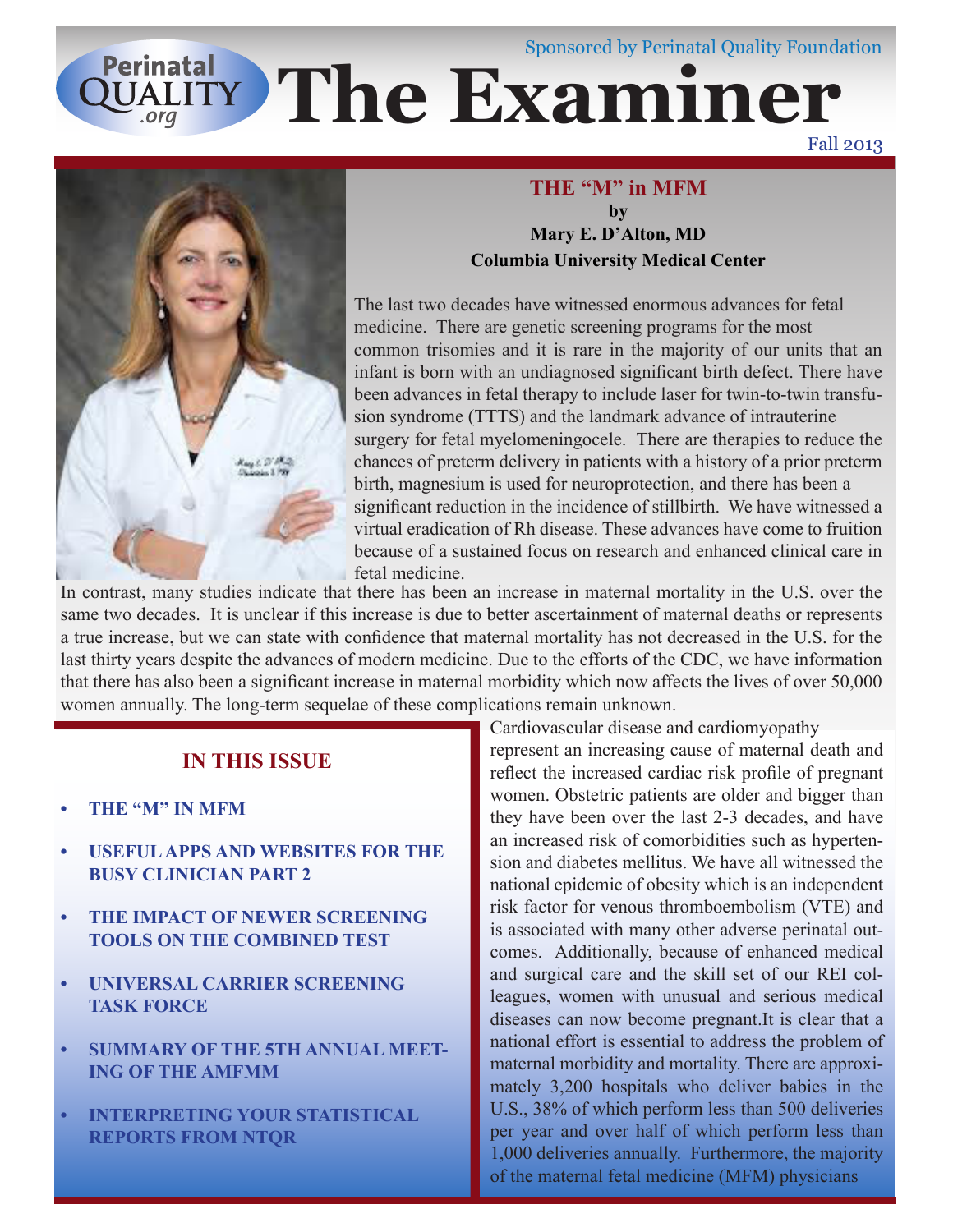practice in the 5% of hospitals that do more than 4,000 deliveries annually. From a clinical perspective, it is clear there needs to be a two pronged approach. Patients who are identified to be at-risk need to be identified for care at a tertiary care institution. Currently, at a minimum, that would include patients with a suspected diagnosis of placenta accreta or with maternal cardiac disease. However, because most common causes of maternal mortality,including VTE, obstetric hemorrhage and hypertension - can occur in women with no risk factors, all hospitals and birthing centers need to be prepared to deal with these most common conditions.

Speaking with colleagues across the nation, all busy obstetrical services are witnessing an increased volume of substantial maternal risk. Against this background is the disappointing statistic that only 7 MFM physicians are double-boarded in critical care. A consensus group recommended significant changes to the MFM fellowships that began to take effect in July of this year to address these concerns. Specifically, fellows will now be required to spend a minimum of 2 months on L&D and 1 month in a medical or surgical ICU. It is clear that 3 months will not make an MFM fellow an expert in maternal medicine, but hopefully will provide the stimulus to spend additional elective time on the cardiology or ICU services to become true expert in maternal medical and surgical conditions. In my opinion, this represents a phenomenal career opportunity for fellows and junior faculty as I think it is unlikely that the significant risk profile of pregnant women will be solved in the near future.

In concert, we have the shameful fact that almost 50% of maternal deaths are preventable. Unlike many difficult areas we face in MFM, this particular issue does not require research. We know how to control hemorrhage, treat HTN, and prevent VTE, but we are not doing it consistently. As many MFMs have become so expert in prenatal diagnosis, their role in the management of the complex medical and surgical obstetric patient is becoming less clear. I believe this role should not be given away to internists, hospitalists, and intensivists who do not have the background in the physiologic changes of pregnancy to be the primary caregiver to these complex obstetric patients. In my opinion, MFMs need to take the lead in addressing these issues and ensuring safer care for pregnant women, not just in their hospitals but also in the referral area that they serve.

Our MFM subspecialty was created in the 70s to better address maternal and fetal complications of pregnancy. The impetus was an increased ability to evaluate (amniocentesis) and treat (intrauterine transfusions) fetal conditions such as erythroblastosis fetalis and to individually tailor the best timing for delivery in pregnancies complicated by diabetes or suspect IUGR or utero-placental insufficiency. In parallel there was increased interest in maternal transport of pregnancies complicated by preterm labor or medical and surgical complications of pregnancy to regional centers capable of offering an intensive care like environment. Over the years our subspecialty has come to emphasize the fetal component of our mission as a result of access to exploding technologic advances. Personally my career has evolved to a fetal medicine focus and not surprisingly our graduating fellows have pursued careers in consultative practices focused on prenatal screening and fetal diagnosis --- often at a distance from the hospital setting.

Together with many of my colleagues, I felt the need to restore the role of the MFM physician in caring for the medically complicated obstetric patient. Fortunately, much progress has been made in the last 2 years: Not only has ABOG changed the fellowship requirements, but ACOG and SMFM have collaborated in a National Partnership for Maternal Safety, SMFM has hosted a focus group on the 'M in MFM' at their annual meeting for 2 consecutive years, and Dr Foley has taken the lead in creating an online course for critical care topics that will also be the subject of a meeting in Phoenix in November 2014. In order to ensure that progress continues to be made, I suggest that all MFMs interested in maternal medicine get involved with their state and ACOG district and take a leadership role in driving the necessary efforts that we have neglected for too many years.



**CLEAR.perinatalquality.org** 2.5 hours AMA category 1 CME or 3.0 hours SDMS CME for sonographers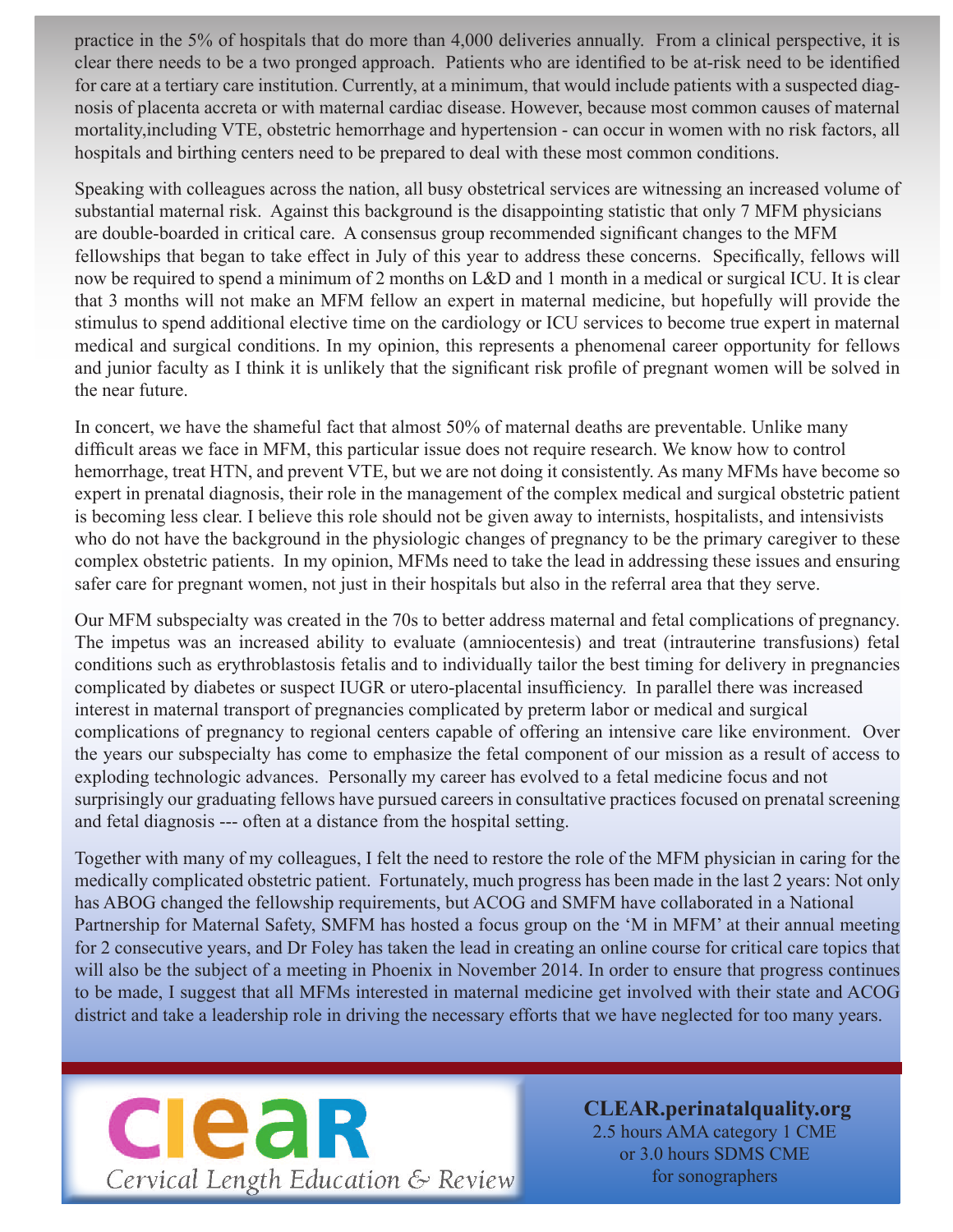## **USEFUL APPS AND WEBSITES FOR THE BUSY CLINICIAN: PART 2**

## **by Loralei Thornburg, MD University of Rochester**

I recently asked the ob/gyn faculty and residents where I work to give me some of their favorite websites and apps, with criteria that nothing could be priced over \$20, and ideally should be free. The last issue of the PQF Examiner listed some of the best resources for the busy clinician; below is a list of a few more apps and useful websites that come highly recommended. As before, I still do not have any personal financial stake in any of these apps. Enjoy!

**For their working in helping with pap smear guidelines:** Pap Guide is a free iPhone app which allows you to input the patient's age or clinical situation and recent pap results and then provides the management recommended by the 2012 consensus guidelines.

For general women's care health information: **issvd.org** includes a number of free patient handouts on common conditions of the vulva including yeast, herpes, and lichen sclerosis (both adult and child)… menopause.org has a large amount of information regarding common menopausal issues, and links to additional resources.

**For health education of young people:** youngwomenshealth.org, run by Boston Children's, has lots of easy to understand, but not overly simplified, medical information on everything from eating well, to anger management, to environmentally friendly menstrual products.

**For contraception and sex education**: bedsider.org, run by the National Campaign to Prevent Teen and Unplanned Pregnancy, is specifically designed to appeal to teens and young people with edgy, interactive content dispelling myths regarding sex and contraception. More importantly, there is an interactive birth control area where patients can compare and contrast the different options, learn more about each, and find locations to get each in their area, including earmarking of those clinics that have reduced fees/costs for contraceptive access. Allied Reproductive health professionals - arhp.org/methodmatch - is also a great website for comparing methods, ranking them by effectiveness.

**For helping patients remember their contraception:** In addition to providing contraception information, bedsider.org also helps with contraceptive compliance, with the ability to sign up for free reminders by phone or email for pills, patches, shots or even just the next doctor's appointment. For those that prefer an app for pill reminding, there are a large number, including MyPill, which is free for pill tracking and can be set for extended regimens as well.

**For preventative medicine information:** AHRQ ePPS is an app has all the latest and from the US preventative task force with printable handouts and calculators for BMI, breast cancer risk models, FRAXX fraction risk, etc.

For combating obesity: MyFitnessPal and LoseIt are both free iPhone/iPad apps that provide accountability and menu tracking for weight loss. MyFitnessPal has the ability to link with social media, and have weight loss friends that can see, and encourage progress. For patients who are pregnant, these apps – as well as WeightGain and SureBaby - guide antepartum weight gain as well.

**For medication information:** epocrates has an app that is free and widely used. In addition to the information on individual medications, there are as number of useful medical calculators, and very handy pill identifier tool. An expanded version is available for \$160, but the basic free version is a great tool.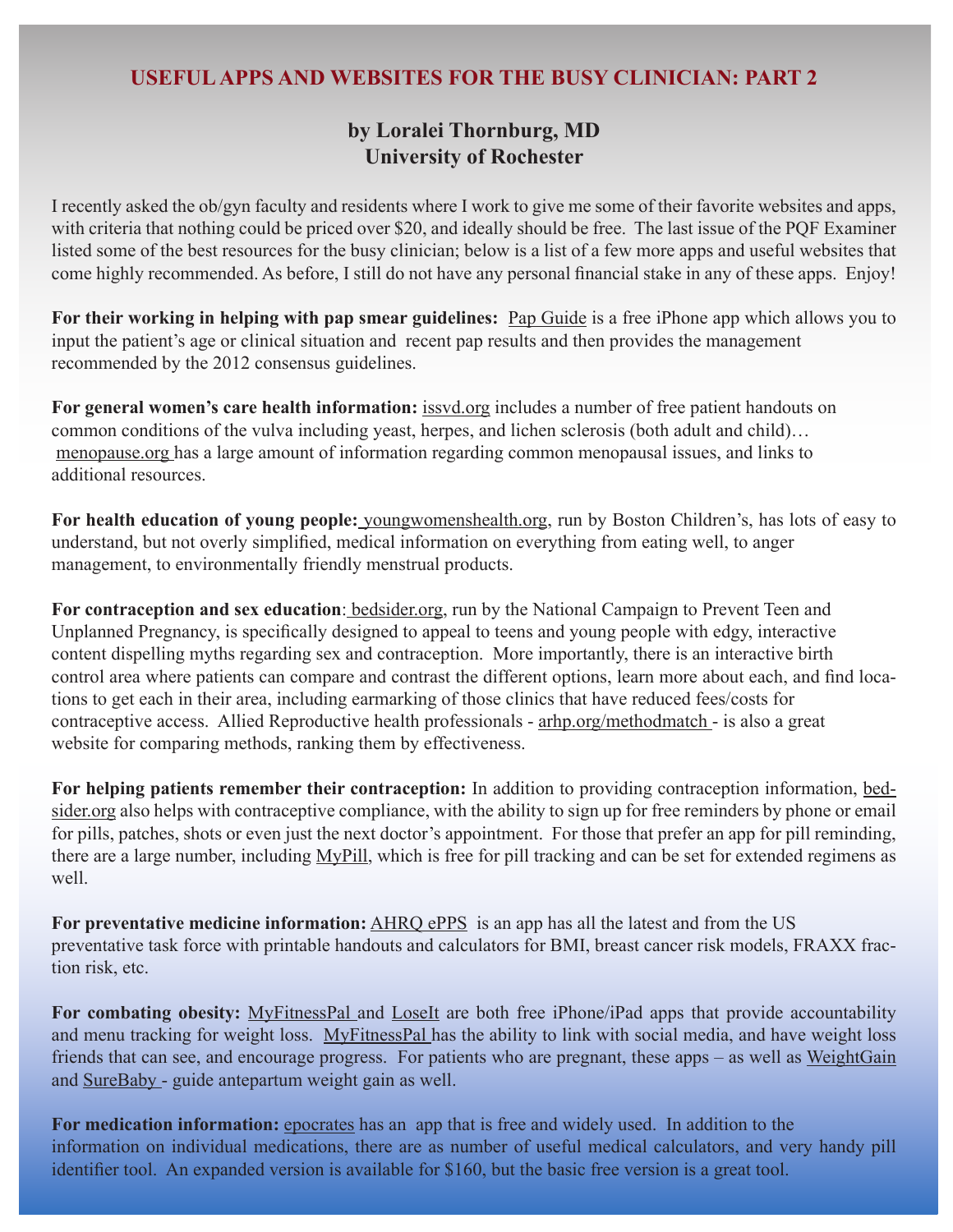**For medications in pregnancy:** Reprotox.org is well loved for use of medications pregnancy and lactation, but expensive without an institutional license. Lactmed is a great, free site for information on drugs in lactation. Otispregnancy.com has information for many common medications, and Consumerlab.com is a great way to verify what the contents are in different brands of supplements.

And last, but not least, **for ultrasound quality monitoring**: perinatalquality.org. In addition to seeing the distribution of your own NT measurements, there are a variety of other helpful and interesting features including the ability to calculate pseudo-risk for high-order multiples, a new cervical length module (CLEAR.perinatalquality.org), and an area to review images of commonly seen anomalies in the first trimester.

## **THE IMPACT OF NEWER SCREENING TOOLS ON THE COMBINED TEST**

The Perinatal Quality Foundation NTQR program monitors the number of nuchal translucency and crown-rump length datasets reported by laboratories and participants. One assumption is that as the use of non-invasive perinatal testing (NIPT) increases, the use of the combined test for aneuploidy screening in the first trimester will decrease. NIPT was introduced in November of 2011; as you can see from the graph, there has been no appreciable decrease in the NT/CRL datasets reported to NTQR since that time. We continue to monitor this data and will publish it in the newsletter periodically.

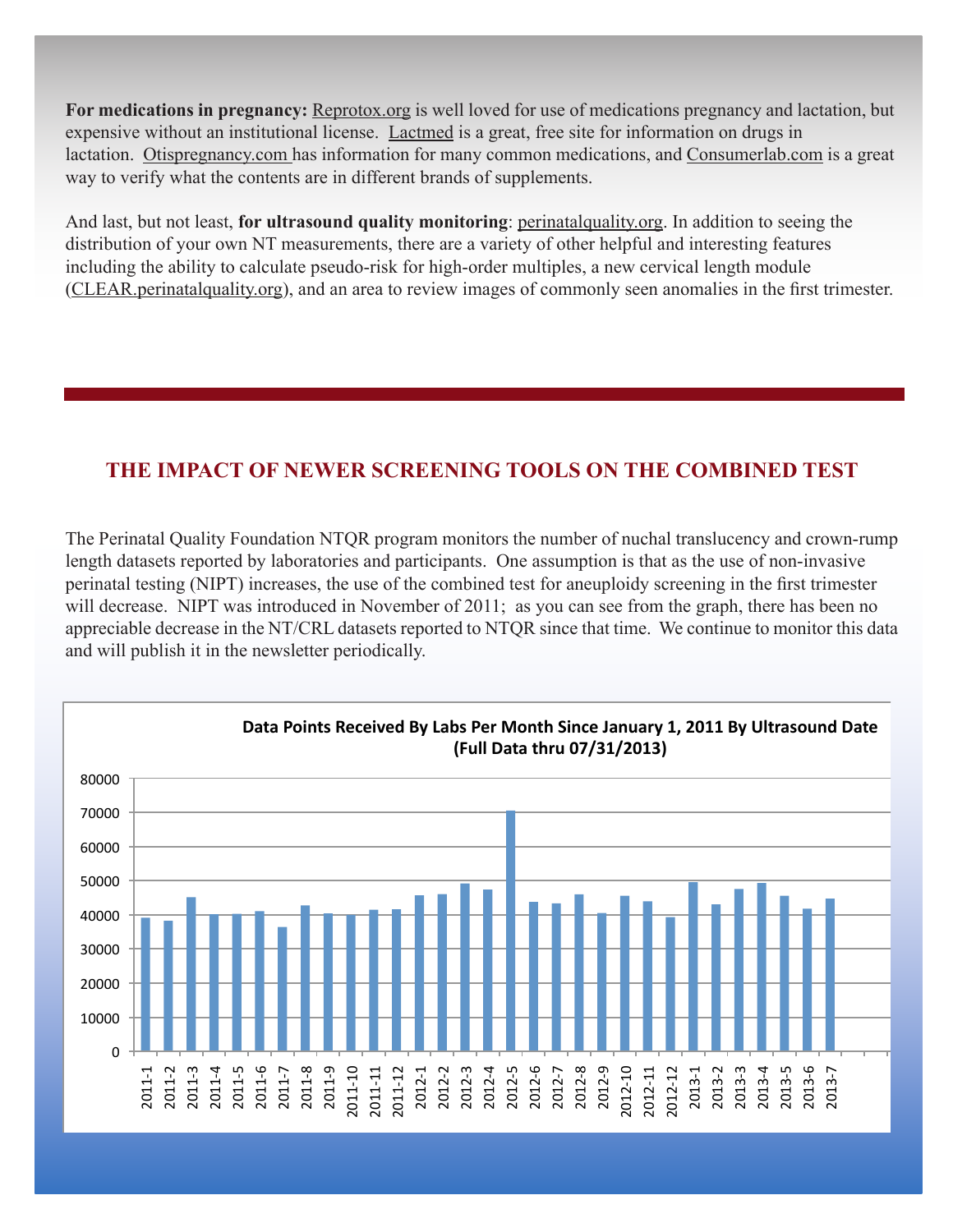

## **UNIVERSAL CARRIER SCREENING TASK FORCE**

**by Janice G. Edwards, MS, CGC**

The Perinatal Quality Foundation (PQF) and the American College of Medical Genetics and Genomics (ACMG) have created a task force that also includes representatives from the American College of Obstetricians and Gynecologists (ACOG), the Society of Maternal Fetal Medicine (SMFM) and the National Society of Genetic Counselors (NSGC). The task force intends to publish a joint statement to provide guidance on the implementation of expanded carrier screening in clinical practice.

Pan-ethnic, multi-gene carrier tests have been introduced as an alternative to single gene, ancestry-based carrier screening. Today's genotyping and next generation sequencing technologies have created the capacity for efficient, simultaneous multi-gene testing. Commercial laboratories that offer expanded carrier screening panels include many additional disorders not currently recommended for screening. Professional guidance on the implementation of universal carrier screening in clinical practice is needed.

The Universal Carrier Screening Task Force will seek consensus among the professional societies as they develop criteria for inclusion of conditions on a carrier test panel. The committee also plans to explicate appropriate clinical criteria for offering expanded carrier testing, including direction on pre- and post-test education and counseling, the informed consent process, and guidance for follow-up of positive test results.

The projected outcome of the Universal Carrier Screening Task Force is a single, multi-organization guideline for effective implementation of expanded carrier screening in the preconception and prenatal care settings, expected in the next few months. Through this consensus process, the PQF, ACMG, ACOG, SMFM and NSGC hope to provide uniform guidance to clinicians and to industry, as the carrier screening paradigm shifts.



The Fetal Monitoring Credentialing Examination produced by the Perinatal Quality Foundation will be available January 1, 2014. For further information see *The Case for an Electronic Fetal Heart Rate Monitoring Credentialing Examination* by Richard Berkowitz, Mary D'Alton, James Goldberg, et al in the *American Journal of Obstetrics and Gynecology (AJOG).*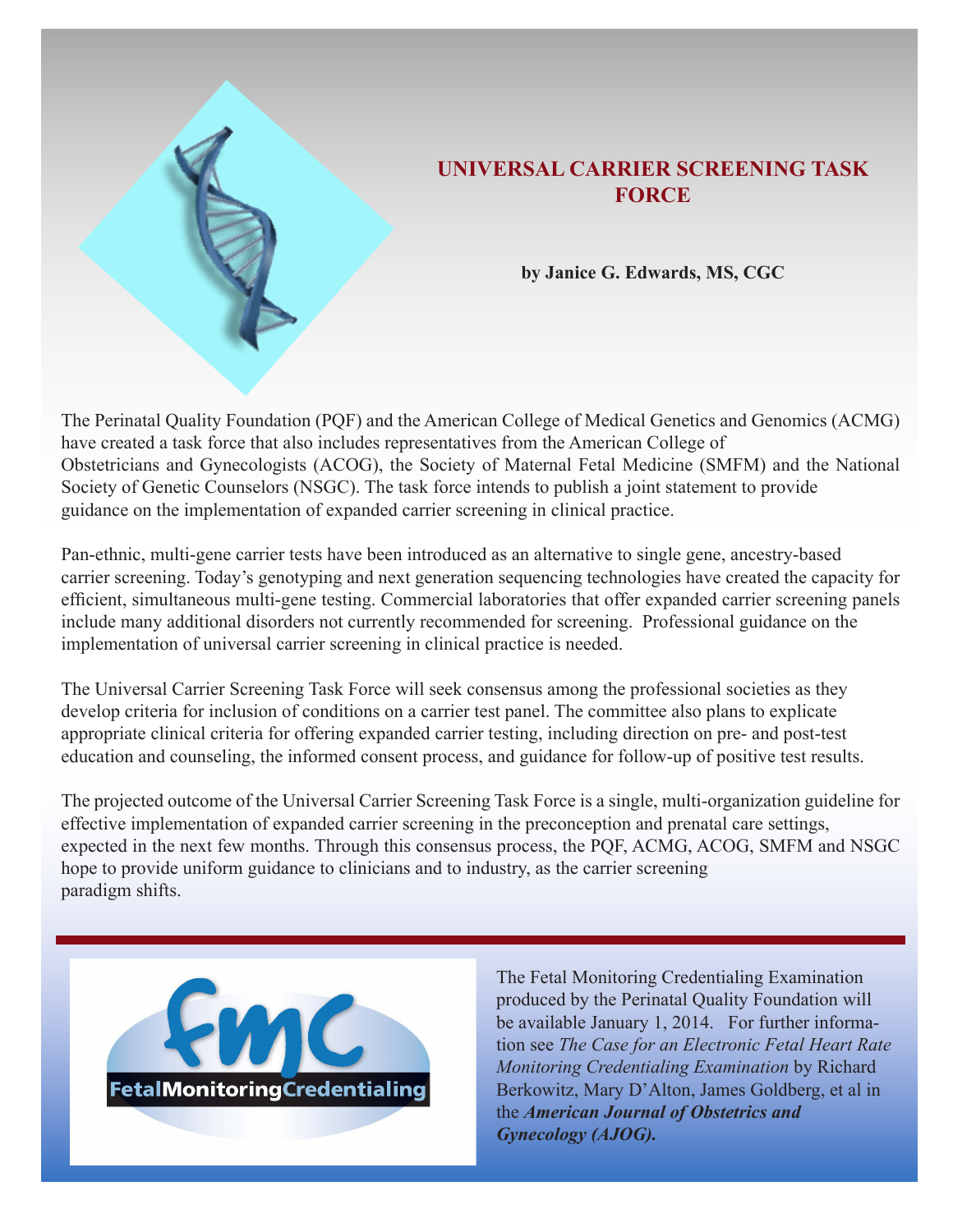## **THE 5th ANNUAL MEETING OF THE ASSOCIATION for MATERNAL FETAL MEDICINE MANAGEMENT (AMFMM)**

#### **by Brian Iriye, M.D.**

On October 3-4th, 2013, AMFMM held its yearly meeting in San Antonio on practice management with approximately 75 attendees. AMFMM was initially developed with a small grant via the SMFM, as there was a perceived need among society members that practice issues were becoming more complex. Additionally, there was a perception that a deficiency of practice management knowledge and experience existed among SMFM members. Moving forward, practices are coming to the realization that business savvy in the field of medicine directly affects their ability to provide excellent clinical care. In the current climate of rapid change within healthcare with shrinking reimbursements, increased regulation, and the transformations coming with the ACA, the practice managers and physician role in successful navigation of these changes is becoming more important.

At the meeting, there was discussion of issues that concern all practice models from academic to hospital based to private practices. Clearly however, with a drive to support income generation, all of these practice types are becoming more similar instead of more diverse. Some of the topics covered are included below with one key point from each:

#### **Utilization and coding of mid-level providers in MFM:**

The average best performing practices in women's health have a 1:1 ratio of physician to midlevel provider.

#### **Negotiation:**

Contract negotiation should be over interests and not positions. Working for common ground to accomplish win-win situations improves relationships for the long-term gain of both groups.

#### **HIPAA and other healthcare law changes:**

The new definition of a breach of personal health information (PHI) is that unpermitted disclosure of information is presumed a breach unless there was a low risk the PHI was compromised. In the past the defi**nition was t**hat significant risk of harm was the definition of breach of PHI.

#### **Strategies for Revenue Enhancement and Billing:**

As of 1/1/14, all plans will need electronic funds transfer (EFT) and electronic remittance advices due to their effect on cost savings. Now only 32% of payments are via EFT. Set up your practice to use this quick means of payment and posting to accounts.

#### **Getting ready for upcoming maternal levels of care:**

Directorship and professional services agreements should be strongly considered to compensate MFM providers for the new responsibilities coming with maternal levels of care.

#### **Challenges of the employed physician:**

Success comes from operating as if you are in a private practice with service, quality, collaboration, and providing value based care.

#### **University practice update:**

Long -term success is dependent upon integrated, high value care. This is delivered via expanding access, improving clinical outcomes, lowering costs, and care coordination.